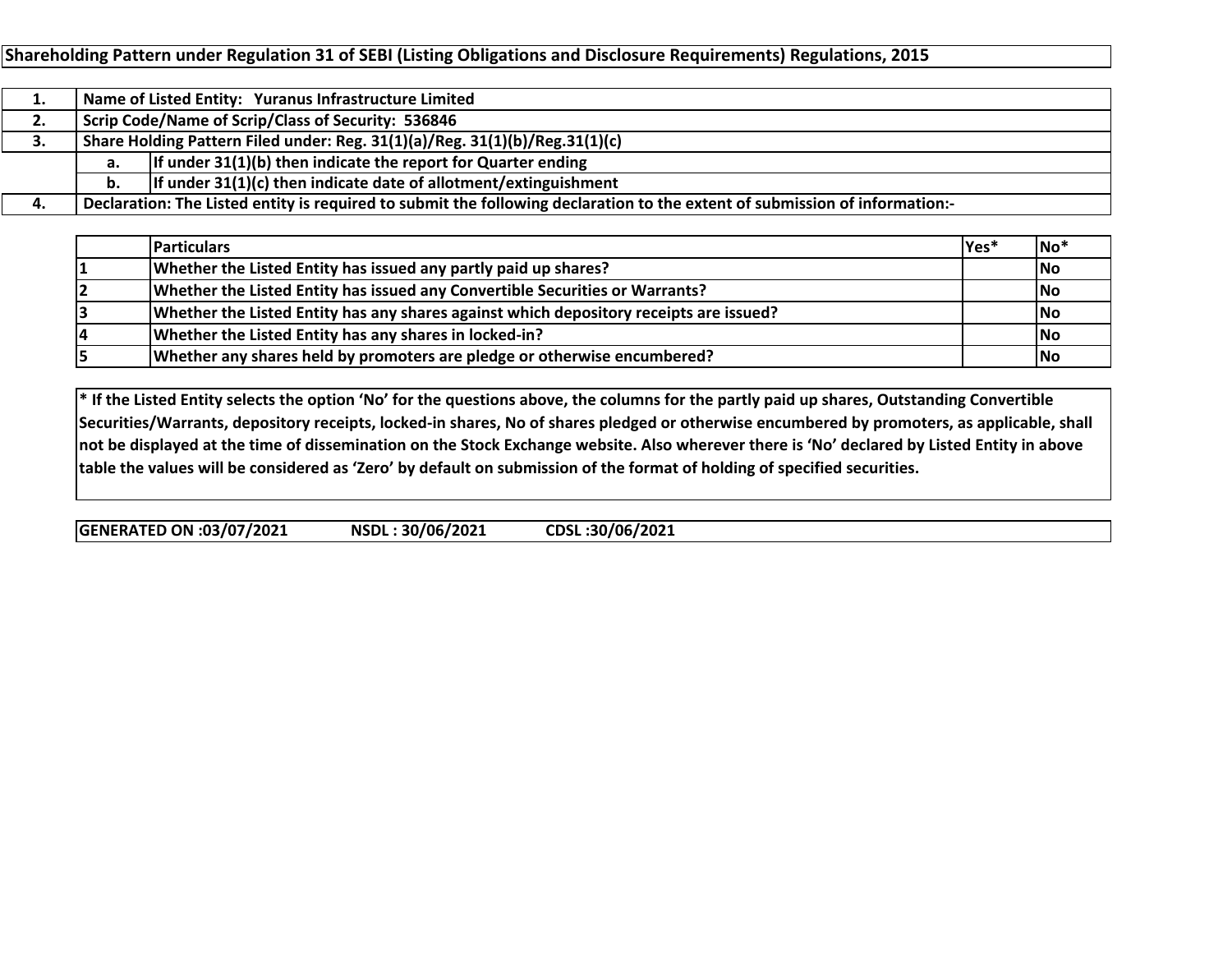## **Yuranus Infrastructure Limited Table I ‐ Summary Statement holding of specified securities**

|         |                                      |                  |                  |         |                    |                       | Sharehold<br>ing as a % |                                            |                                |         | <b>Shares</b><br>ing, as a<br>Underlyin % |                 |                               |  | <b>Number of Shares</b> |           |                                          |            |  |
|---------|--------------------------------------|------------------|------------------|---------|--------------------|-----------------------|-------------------------|--------------------------------------------|--------------------------------|---------|-------------------------------------------|-----------------|-------------------------------|--|-------------------------|-----------|------------------------------------------|------------|--|
|         |                                      |                  |                  |         |                    |                       | of total                | Number of Voting Rights held in each class |                                |         |                                           |                 | assuming                      |  |                         |           | Number of Locked in pledged or otherwise |            |  |
|         |                                      |                  |                  | No. of  | No. of             |                       | no. of                  | of securities                              |                                |         | Outstandi full                            |                 | shares                        |  | encumbered              |           | Number                                   |            |  |
|         |                                      |                  | No. of           | Partly  | shares             |                       | shares                  |                                            |                                |         | ng                                        | conversio       |                               |  |                         |           | of equity                                |            |  |
|         |                                      |                  | fully paid       | paid-up | underlyin          |                       |                         |                                            | (calculate No of Voting Rights |         |                                           | convertibl n of |                               |  | As a % of               |           | As a % of shares                         |            |  |
|         |                                      | Nos. of          | up equity equity |         |                    | Total nos.   d as per |                         |                                            |                                |         | Total as a le                             |                 | convertibl                    |  | total                   |           | Itotal                                   | held in    |  |
| Categor |                                      | sharehold shares |                  | shares  | Depositor shares   |                       | SCRR,                   | Class eg:                                  |                                |         | % of                                      | securities e    |                               |  | <b>Shares</b>           |           | <b>Shares</b>                            | demateria  |  |
|         | <b>Category of shareholder</b>       | ers              | held             | held    | ly Receipts   held |                       | 1957)                   |                                            | Class eg: y Total              |         | $(A+B+C)$                                 |                 | (including securities No. (a) |  | held(b)                 | No. (a)   | held(b)                                  | lised form |  |
| (1)     | (II)                                 | (III)            | (IV)             | (V)     | (VI)               | $(VII) =$             | (VIII) As a             |                                            | (IX)                           |         |                                           | (X)             | $(XI) =$                      |  | (XII)                   |           | (XIII)                                   | (XIV)      |  |
| (A)     | <b>Promoter &amp; Promoter Group</b> |                  | 1601100          |         |                    | 1601100               | 45.7457                 | 1601100 0                                  |                                | 1601100 | 45.7457                                   | 10              | 45.7457                       |  | 0.0000                  |           | 0.0000                                   | 1601100    |  |
| (B)     | Public                               | 1091             | 1898900          |         |                    | 1898900               | 54.2543                 | 1898900                                    |                                | 1898900 | 54.2543                                   | -10             | 54.2543                       |  | 0.0000                  | <b>NA</b> | <b>INA</b>                               | 1018500    |  |
| (C)     | Non Promoter - Non Public            |                  |                  |         |                    |                       |                         |                                            |                                |         |                                           |                 |                               |  | 0.0000                  | <b>NA</b> | <b>INA</b>                               |            |  |
| (C1)    | <b>Shares Underlying DRs</b>         |                  |                  |         |                    |                       | 0.0000                  |                                            |                                |         | 0.0000                                    |                 | 0.0000                        |  | 0.0000                  | <b>NA</b> | <b>NA</b>                                |            |  |
| (C2)    | <b>Shares Held By Employee Trust</b> |                  |                  |         |                    |                       | 0.0000                  |                                            |                                |         | 0.0000                                    |                 | 0.0000                        |  | 0.0000                  | <b>NA</b> | <b>INA</b>                               |            |  |
|         | Total                                | 1100             | 3500000          |         |                    | 3500000               | 100.0000                | 3500000                                    |                                | 3500000 | 100.0000 0                                |                 | 100.0000                      |  | 0.0000                  |           | 0.0000                                   | 2619600    |  |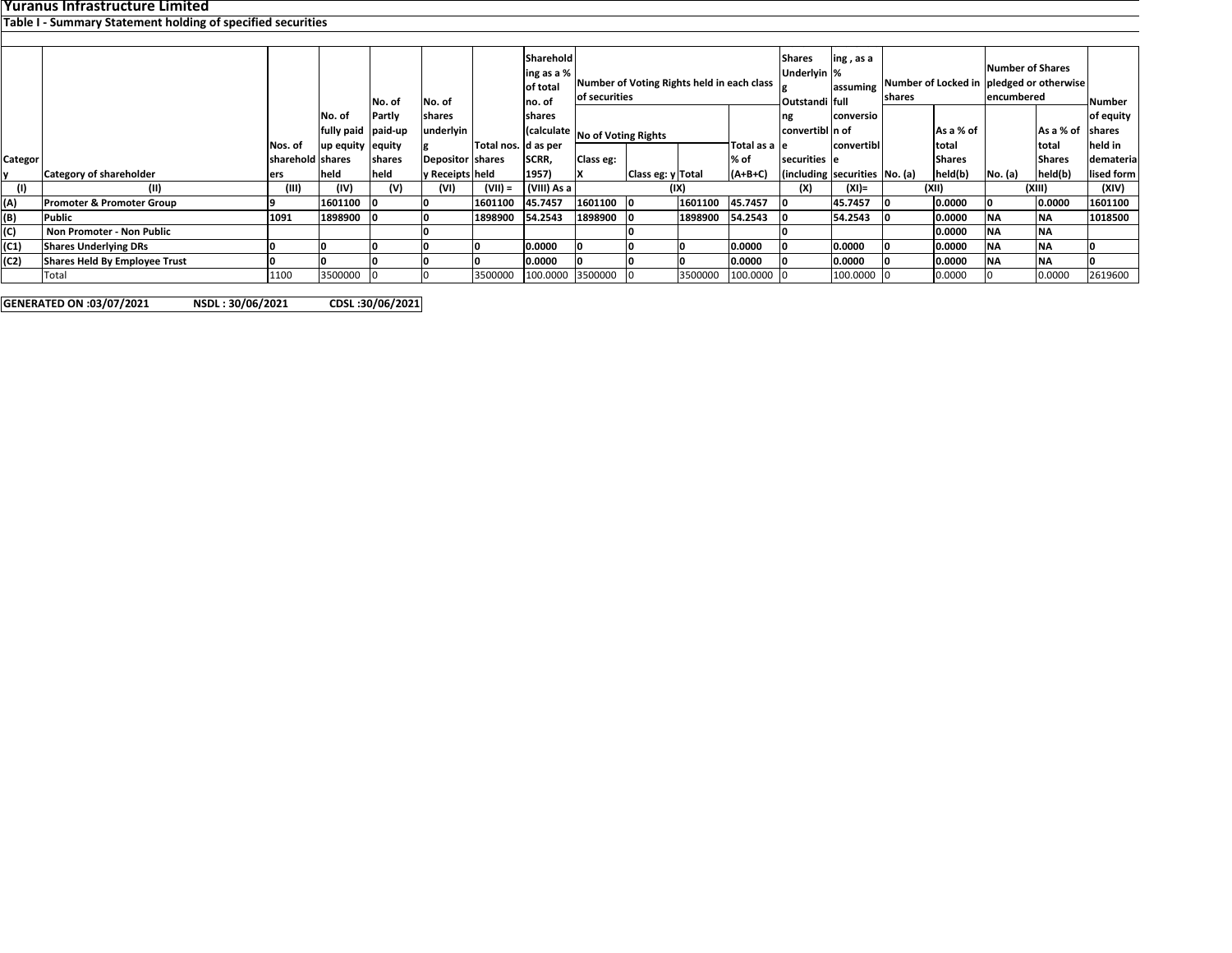## **Yuranus Infrastructure Limited**

**Table II ‐ Statement showing shareholding pattern of the Promoter and Promoter Group**

| Sharehold<br>Number of Voting Rights held in each class<br>ing %<br>calculated of securities<br>No. of<br>shares<br>Partly<br>No. of<br>as per<br>SCRR,<br>fully paid<br>paid-up<br>underlyin<br><b>No of Voting Rights</b><br>Total nos. 1957 As a<br>Total as a le<br>up equity<br>equity<br>Nos. of<br>% of<br>% of<br>shares<br>shares<br>Depositor shares<br>Class eg:<br>shareh<br>held<br>$(A+B+C2)$<br>Category & Name of the shareholders<br><b>PAN</b><br>held<br>y Receipts held<br>Class eg: y Total<br>$(A+B+C)$<br>olders<br>(V)<br>(VIII) As a<br>(1)<br>(II)<br>(III)<br>(IV)<br>$(VII) =$<br>(IX)<br>(VI)<br>Indian | <b>Shares</b><br>ing, as a<br>Underlyin %<br>Outstandi full<br>ng<br>convertibl n of<br>securities le<br>(including securities No. (a)<br>(X)<br>45.7457 | assuming<br>shares<br>conversio<br>convertibl<br>(XI)= | Number of Locked in pledged or otherwise<br>As a % of<br>total<br><b>Shares</b><br>held(b)<br>(XII) | <b>Number of Shares</b><br>encumbered<br>No. (a) | As a % of<br>total<br><b>Shares</b><br>held(b) | <b>Number</b><br>of equity<br>shares<br>held in<br>demateria<br>lised form |
|--------------------------------------------------------------------------------------------------------------------------------------------------------------------------------------------------------------------------------------------------------------------------------------------------------------------------------------------------------------------------------------------------------------------------------------------------------------------------------------------------------------------------------------------------------------------------------------------------------------------------------------|----------------------------------------------------------------------------------------------------------------------------------------------------------|--------------------------------------------------------|-----------------------------------------------------------------------------------------------------|--------------------------------------------------|------------------------------------------------|----------------------------------------------------------------------------|
|                                                                                                                                                                                                                                                                                                                                                                                                                                                                                                                                                                                                                                      |                                                                                                                                                          |                                                        |                                                                                                     |                                                  |                                                |                                                                            |
|                                                                                                                                                                                                                                                                                                                                                                                                                                                                                                                                                                                                                                      |                                                                                                                                                          |                                                        |                                                                                                     |                                                  |                                                |                                                                            |
|                                                                                                                                                                                                                                                                                                                                                                                                                                                                                                                                                                                                                                      |                                                                                                                                                          |                                                        |                                                                                                     |                                                  |                                                |                                                                            |
|                                                                                                                                                                                                                                                                                                                                                                                                                                                                                                                                                                                                                                      |                                                                                                                                                          |                                                        |                                                                                                     |                                                  |                                                |                                                                            |
|                                                                                                                                                                                                                                                                                                                                                                                                                                                                                                                                                                                                                                      |                                                                                                                                                          |                                                        |                                                                                                     |                                                  | (XIII)                                         | (XIV)                                                                      |
|                                                                                                                                                                                                                                                                                                                                                                                                                                                                                                                                                                                                                                      |                                                                                                                                                          |                                                        |                                                                                                     |                                                  |                                                |                                                                            |
| Individuals / Hindu Undivided Family<br>1601100<br>45.7457<br>1601100<br>45.7457<br>١n<br>1601100<br>(a)<br>1601100<br>١o                                                                                                                                                                                                                                                                                                                                                                                                                                                                                                            |                                                                                                                                                          |                                                        | 0.0000                                                                                              |                                                  | 0.0000                                         | 1601100                                                                    |
| 833800<br>AASPD6095J<br>833800<br>23.8229<br>833800<br>23.8229<br>Dinesh Navinchandra Desai<br>833800                                                                                                                                                                                                                                                                                                                                                                                                                                                                                                                                | 23.8229                                                                                                                                                  |                                                        | 0.0000                                                                                              |                                                  | 0.0000                                         | 833800                                                                     |
| 529200<br>15.1200<br>529200<br>529200<br>15.1200<br>Leena Dinesh Desai<br>ACPPD2678G<br>529200                                                                                                                                                                                                                                                                                                                                                                                                                                                                                                                                       | 15.1200                                                                                                                                                  |                                                        | 0.0000                                                                                              |                                                  | 0.0000                                         | 529200                                                                     |
| 150000<br>4.2857<br>150000<br>150000<br>4.2857<br>Mayur Navinchandra Desai<br>AASPD6094K<br>150000                                                                                                                                                                                                                                                                                                                                                                                                                                                                                                                                   | 4.2857                                                                                                                                                   |                                                        | 0.0000                                                                                              |                                                  | 0.0000                                         | 150000                                                                     |
| 45000<br>Viral Mayurkumar Desai<br>45000<br>1.2857<br>45000<br>45000<br>1.2857<br>ATGPD4977N                                                                                                                                                                                                                                                                                                                                                                                                                                                                                                                                         | 1.2857                                                                                                                                                   |                                                        | 0.0000                                                                                              |                                                  | 0.0000                                         | 45000                                                                      |
| BMGPS4195B<br>10000<br>10000<br>0.2857<br>10000<br>10000<br>0.2857<br>Kalgi Pankhil Desai                                                                                                                                                                                                                                                                                                                                                                                                                                                                                                                                            | 0.2857                                                                                                                                                   |                                                        | 0.0000                                                                                              |                                                  | 0.0000                                         | 10000                                                                      |
| 10000<br>0.2857<br>10000<br>10000<br>0.2857<br>Nisha Mohit Desai<br>AMVPG9255A<br>10000                                                                                                                                                                                                                                                                                                                                                                                                                                                                                                                                              | 0.2857                                                                                                                                                   |                                                        | 0.0000                                                                                              |                                                  | 0.0000                                         | 10000                                                                      |
| Pankhil Dineshbhai Desai<br>9100<br>9100<br>0.2600<br>9100<br>0.2600<br>AMVPD4408I<br>9100                                                                                                                                                                                                                                                                                                                                                                                                                                                                                                                                           | 0.2600                                                                                                                                                   |                                                        | 0.0000                                                                                              |                                                  | 0.0000                                         | 9100                                                                       |
| 9000<br>9000<br>0.2571<br>9000<br>Mohit Dinesh Desai<br>AHAPD9684L<br>9000<br>0.2571                                                                                                                                                                                                                                                                                                                                                                                                                                                                                                                                                 | 0.2571                                                                                                                                                   |                                                        | 0.0000                                                                                              |                                                  | 0.0000                                         | 9000                                                                       |
| ACPPD2679H<br>5000<br>5000<br>0.1429<br>5000<br>5000<br>0.1429<br>Ila Mayur Desai                                                                                                                                                                                                                                                                                                                                                                                                                                                                                                                                                    | 0.1429                                                                                                                                                   |                                                        | 0.0000                                                                                              |                                                  | 0.0000                                         | 5000                                                                       |
| (b)<br>Central Government / State Government(s)<br>'n<br>0.0000<br>0.0000                                                                                                                                                                                                                                                                                                                                                                                                                                                                                                                                                            | 0.0000                                                                                                                                                   |                                                        | 0.0000                                                                                              |                                                  | 0.0000                                         | O                                                                          |
| O<br>١n<br>(c)<br><b>Financial Institutions / Banks</b><br>0.0000<br>0.0000<br>n                                                                                                                                                                                                                                                                                                                                                                                                                                                                                                                                                     | 0.0000                                                                                                                                                   |                                                        | 0.0000                                                                                              | n                                                | 0.0000                                         | O                                                                          |
| $\mathbf{0}$<br>(d)<br>0.0000<br>١n<br>0.0000<br>Any Other (Specify)<br>ın<br>n                                                                                                                                                                                                                                                                                                                                                                                                                                                                                                                                                      | 0.0000                                                                                                                                                   |                                                        | 0.0000                                                                                              |                                                  | 0.0000                                         | n.                                                                         |
| Sub Total (A)(1)<br>1601100<br>1601100<br>45.7457<br>1601100<br>lη<br>1601100<br>45.7457                                                                                                                                                                                                                                                                                                                                                                                                                                                                                                                                             | 45.7457                                                                                                                                                  |                                                        | 0.0000                                                                                              |                                                  | 0.0000                                         | 1601100                                                                    |
| Foreign                                                                                                                                                                                                                                                                                                                                                                                                                                                                                                                                                                                                                              |                                                                                                                                                          |                                                        |                                                                                                     |                                                  |                                                |                                                                            |
| Individuals (Non-Resident Individuals / Foreign                                                                                                                                                                                                                                                                                                                                                                                                                                                                                                                                                                                      |                                                                                                                                                          |                                                        |                                                                                                     |                                                  |                                                |                                                                            |
| Individuals)<br>0.0000<br>0.0000<br>(a)                                                                                                                                                                                                                                                                                                                                                                                                                                                                                                                                                                                              | 0.0000                                                                                                                                                   |                                                        | 0.0000                                                                                              |                                                  | 0.0000                                         |                                                                            |
| (b)<br>'n<br>١n<br>'n<br>0.0000<br>١n<br>0.0000<br>Government<br>n                                                                                                                                                                                                                                                                                                                                                                                                                                                                                                                                                                   | 0.0000                                                                                                                                                   |                                                        | 0.0000                                                                                              |                                                  | 0.0000                                         | O                                                                          |
| (c)<br>'n<br>I۵<br>0.0000<br>0.0000<br><b>Institutions</b>                                                                                                                                                                                                                                                                                                                                                                                                                                                                                                                                                                           | 0.0000                                                                                                                                                   |                                                        | 0.0000                                                                                              |                                                  | 0.0000                                         | n                                                                          |
| (d)<br>Foreign Portfolio Investor<br>In<br>0.0000<br>In<br>0.0000                                                                                                                                                                                                                                                                                                                                                                                                                                                                                                                                                                    | 0.0000                                                                                                                                                   | n                                                      | 0.0000                                                                                              |                                                  | 0.0000                                         | n                                                                          |
| (e)<br>'n<br>0.0000<br>Any Other (Specify)<br>In<br>0.0000                                                                                                                                                                                                                                                                                                                                                                                                                                                                                                                                                                           | 0.0000                                                                                                                                                   |                                                        | 0.0000                                                                                              |                                                  | 0.0000                                         |                                                                            |
| 'n<br>Sub Total (A)(2)<br>0.0000<br>In<br>0.0000<br>ın                                                                                                                                                                                                                                                                                                                                                                                                                                                                                                                                                                               | 0.0000                                                                                                                                                   |                                                        | 0.0000                                                                                              |                                                  | 0.0000                                         |                                                                            |
| Total Shareholding Of Promoter And Promoter                                                                                                                                                                                                                                                                                                                                                                                                                                                                                                                                                                                          |                                                                                                                                                          |                                                        |                                                                                                     |                                                  |                                                |                                                                            |
| Group (A)= (A)(1)+(A)(2)<br>1601100<br>1601100 45.7457<br>1601100<br>1601100<br>45.7457<br>۱q<br>10                                                                                                                                                                                                                                                                                                                                                                                                                                                                                                                                  | 45.7457                                                                                                                                                  |                                                        | 0.0000                                                                                              |                                                  | 0.0000                                         | 1601100                                                                    |

Details of Shares which remain unclaimed may be given hear along with details such as number of shareholders, outstanding shares held in demat/unclaimed suspense account, voting rights **which are frozen etc.**

## **Note**

**(1) PAN would not be displayed on website of Stock Exchange(s)**

(2) The term 'Encumbrance' has the same meaning as assigned under regulation 28(3) of SEBI (Substantial Acquisition of Shares and Takeovers) Regulations, 2011.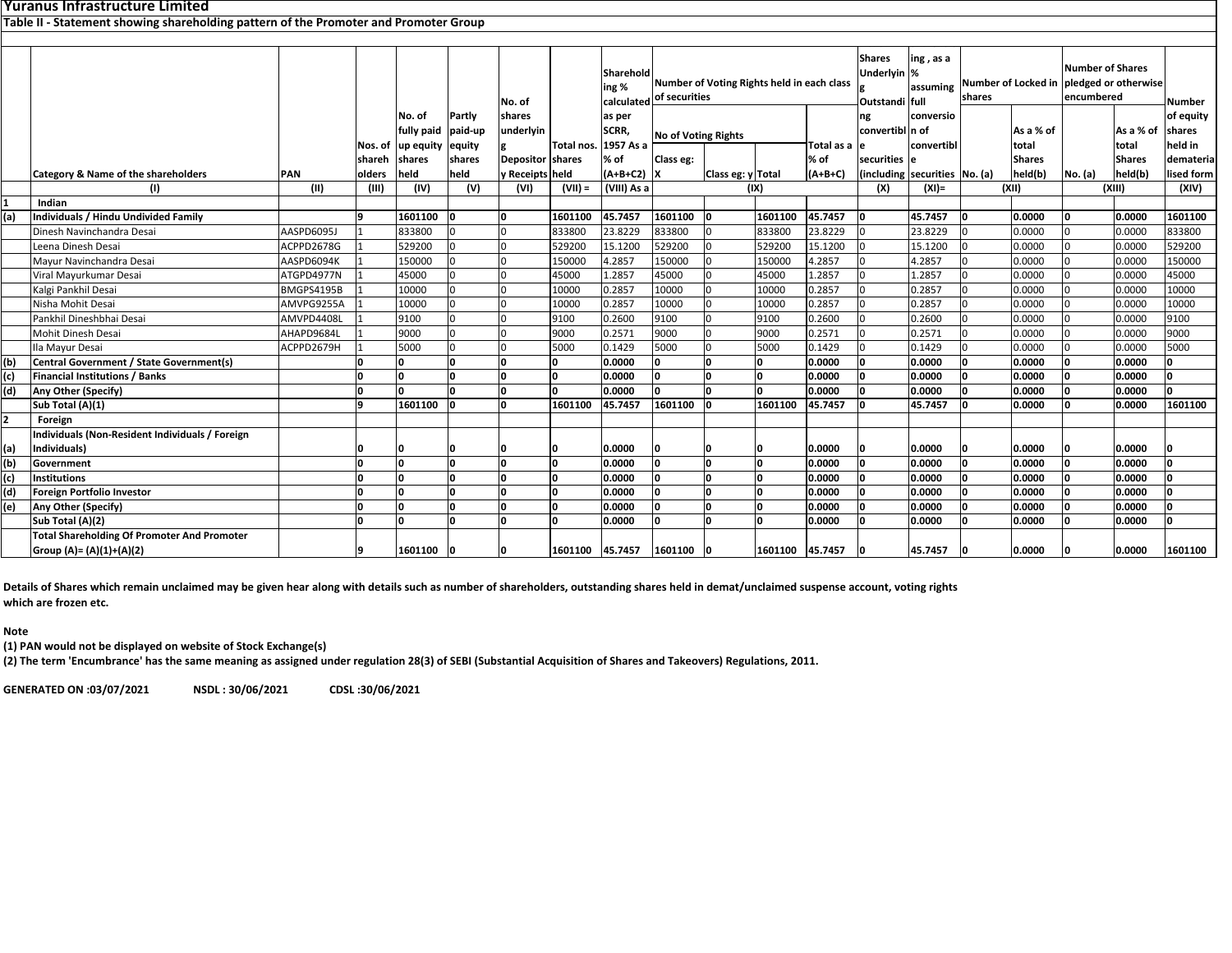**1 Institutions (a) Mutual Fund 00000 0.0000 0 0 0 0.0000 0 0.0000 0 0.0000 NA NA 0 (b) Venture Capital Funds 00000 0.0000 0 0 0 0.0000 0 0.0000 0 0.0000 NA NA 0 (c) Alternate Investment Funds 00000 0.0000 0 0 0 0.0000 0 0.0000 0 0.0000 NA NA 0** (d) Foreign Venture Capital Investors | |0 |0 |0 |0 |0.0000 |0 |0.0000 |0 |0.0000 |0 |0.0000 |NA |0 |0.0000 |NA |0 |0.0000 |NA |0 |0.0000 |NA |0 |0.0000 |NA |0 |0.0000 |N **(e) Foreign Portfolio Investor 00000 0.0000 0 0 0 0.0000 0 0.0000 0 0.0000 NA NA 0** (f) Financial Institutions / Banks | 0 |0 |0 |0 |0.0000 |0 |0.0000 |0 |0.0000 |0 |0.0000 |0 |0.0000 |NA |0 |0.0000 |NA |0 |0.0000 |0 |0.0000 |NA |0 |0.0000 |0 |0.0000 |NA |0 |0.0000 | **(g) Insurance Companies 00000 0.0000 0 0 0 0.0000 0 0.0000 0 0.0000 NA NA 0** (h) Provident-Funds/Pension-Funds | |0 |0 |0 |0 |0.0000 |0 |0.0000 |0 |0.0000 |0 |0.0000 |0 |0.0000 |NA |0 |0.0000 |NA |0 |0.0000 |0 |0.0000 |NA |0 **(i) Any Other (Specify) 00000 0.0000 0 0 0 0.0000 0 0.0000 0 0.0000 NA NA 0** Sub Total (B)(1) **Total (B)(1) 00000 0.0000 0 0 0 0.0000 0 0.0000 0 0.0000 NA NA 0 2Central Government/ State Government(s)/ President of India Sub** Total (B)(2) **Total (B)(2) 00000 0.0000 0 0 0 0.0000 0 0.0000 0 0.0000 NA NA 0 3 Non‐Institutions (a) Individuals 0 0 0 NA NA i. Individual shareholders holding nominal** share capital up to Rs. 2 lakhs. **capital up to Rs. 2 lakhs. 1040 642735 0 0 642735 18.3639 642735 0 642735 18.3639 0 18.3639 0 0.0000 NA NA 259735 ii. Individual shareholders holding nominal** share capital in excess of Rs. 2 lakhs. | |13 |948014 |0 |0 |948014 |27.0861 |0 |948014 |27.0961 |0 |27.0861 |0 |0.0000 |NA |NA |738414 Abubakar Abdullaa Malbari |ACJPM2642P | |78621 |0 |78621 |2.2463 |0 |2.2463 |0 |0.0000 |0.0000 |NA |NA |78621 |0 |2.2463 |0 |0.0000 |NA |NA |78621 Atulbhai Kantilal Dagli Kantilal Dagli AAWPD8596N 60071 0 0 60071 1.7163 60071 0 60071 1.7163 0 1.7163 0 0.0000 NA NA 60071 Bharat Chhabildas Shah ANTPS9010J 82500 0 0 82500 2.3571 82500 0 82500 2.3571 0 2.3571 0 0.0000 NA NA 82500Jainam Bharat Shah Bharat Shah . AXXPS0063R 130000 0 0 130000 3.7143 130000 0 130000 3.7143 0 3.7143 0 0.0000 NA NA 130000 Jayshree Bharat Shah ARQPS0884H 115000 0 0 115000 3.2857 115000 0 115000 3.2857 0 3.2857 0 0.0000 NA NA 115000 Kinjal Kintan Shah BHTPS6265A 44900 0 0 44900 1.2829 44900 0 44900 1.2829 0 1.2829 0 0.0000 NA NA 44900 Krupali Rishit Shah CPOPS3892F 39365 0 0 39365 1.1247 39365 0 39365 1.1247 0 1.1247 0 0.0000 NA NA 39365 Maulik Arunbhai Shah AXLPS9483P 61881 0 0 61881 1.7680 61881 0 61881 1.7680 0 1.7680 0 0.0000 NA NA 61881 Satyanarayan J Kabra 209600 0 0 209600 5.9886 209600 0 209600 5.9886 0 5.9886 0 0.0000 NA NA 0 Vijay Choudhary ACJPC9036B 39900 0 0 39900 1.1400 39900 0 39900 1.1400 0 1.1400 0 0.0000 NA NA 39900 **(b) NBFCs registered with RBI 0 0 0 0 0 0.0000 0 0 0 0.0000 0 0.0000 0 0.0000 NA NA 0 Trust Employee 00000 0.0000 0 0 0 0.0000 0 0.0000 0 0.0000 NA NA 0 (d) Overseas Depositories(holding DRs) (balancing figure) 00000 0.0000 0 0 0 0.0000 0 0.0000 0 0.0000 NA NA 0** (c) |Any Other (Specify) | |38 |308151 |0 |0 |308151 |8.8043 |0 |8.8043 |0 |0.000 |0 |0.0000 |NA |NA |20351 **Hindu Undivided Family Undivided Family 21 11688 0 0 11688 0.3339 11688 0 11688 0.3339 0 0.3339 0 0.0000 NA NA 11688** Non Resident Indians (Non Repat) | |7 |36100 |0 |0 |36100 |1.0314 |0 |1.0314 |0 |1.0314 |0 |0.0000 |NA |NA |200 Clearing Member | |4 |1081 |0 |0 |1081 |0.0309 |1081 |0.0310 |0 |0.0309 |0 |0.0000 |NA |NA |1081 **Bodies Corporate 6 259282 0 0 259282 7.4081 259282 0 259282 7.4081 0 7.4081 0 0.0000 NA NA 7382 Aabhar Holdings Pvt Ltd**  Holdings Pvt Ltd 249400 0 0 249400 7.1257 249400 0 249400 7.1257 0 7.1257 0 0.0000 NA NA 0 Sub Total (B)(3) b Total (B)(3) |1091 |1898900 |0 |0 |1898900 |54.2543 |1898900 |182543 |0 |54.2543 |0 |0.0000 |NA |NA |1018500 **Total Public Shareholding (B)= (XII) (XIII) (XIV) Number of Shares pledged or otherwise encumberedNo. (a) As a % of total Sharesheld(b) Numberof equity sharesheld in dematerialised form(I) (II) (III) (IV) (V) (VI) (VII) <sup>=</sup> (VIII) As <sup>a</sup> (IX) (X) (XI)= Total X Class eg: yTotal as a % of (A+B+C) No. ofSharesUnderlyin g Outstandi ng convertibln of esecurities(including Shareholding , as <sup>a</sup> %assuming fullconversio convertibl esecurities Number of Locked in sharesNo. (a) As a % of total Sharesheld(b) Yuranus Infrastructure Limited Table III ‐ Statement showing shareholding pattern of the Public shareholder Category & Name of the shareholders PAN Nos. of sharehold ers No. of fully paid up equity sharesheldPartly paid‐up equity sharesheldNo. of shares underlyin g Depositor y Receipts heldTotal nos. sharesShareholding % calculatedas per SCRR, 1957 As <sup>a</sup> % of (A+B+C2) Number of Voting Rights held in each class of securitiesNo of Voting Rights Class eg:**

**(B)(1)+(B)(2)+(B)(3) 1091 1898900 0 0 1898900 54.2543 1898900 0 1898900 54.2543 0 54.2543 0 0.0000 NA NA 1018500**

**Details of the shareholders acting as persons in Concert including their Shareholding (No. and %):**

**No. of shareholders No. of**

Details of Shares which remain unclaimed may be given hear along with details such as number of shareholders, outstanding shares held in demat/unclaimed suspense account, voting **rights which are frozen etc.**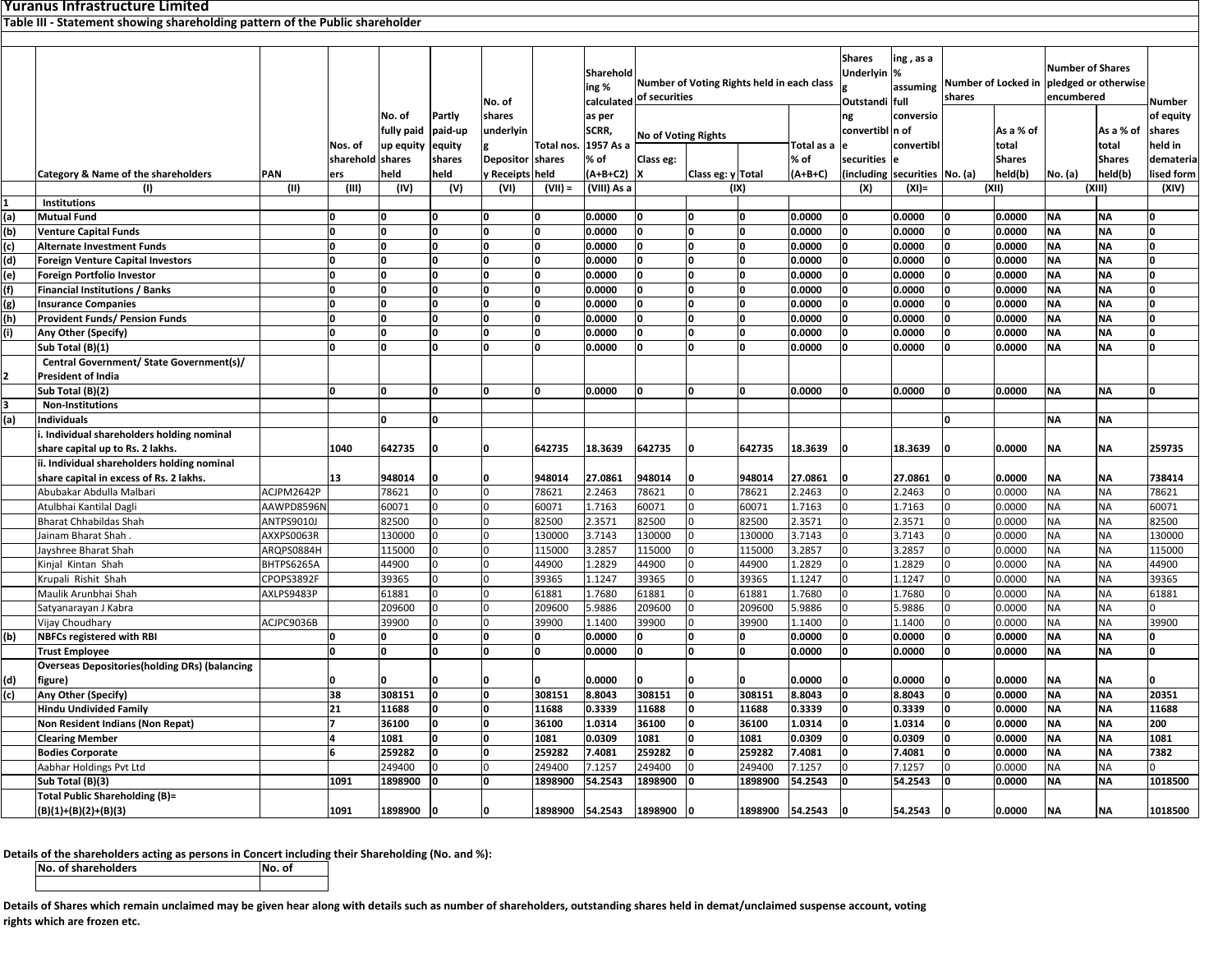**Note**

**(1) PAN would not be displayed on website of Stock Exchange(s).**

(2) The above format needs to disclose name of all holders holding more than 1% of total number of shares

(3) W.r.t. the information pertaining to Depository Receipts, the same may be disclosed in the respective columns to the extent information available and the balance to be disclosed as held by custodian.